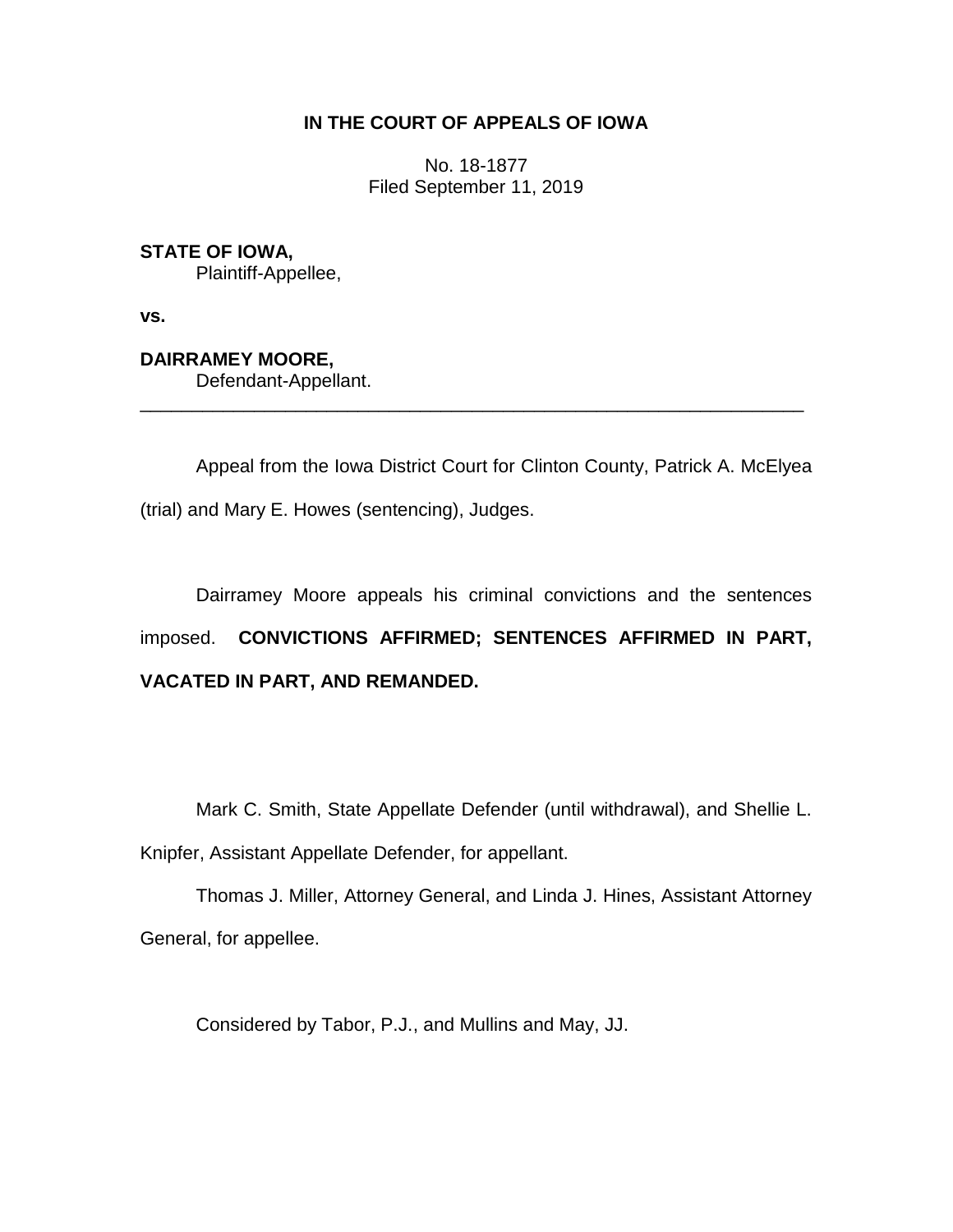## **MULLINS, Judge.**

 $\overline{a}$ 

Dairramey Moore appeals his convictions of intimidation with a dangerous weapon with intent and reckless use of a firearm. Moore argues (1) the evidence was insufficient to support his convictions; (2) the court failed to exercise its discretion in imposing sentence; and (3) the district court improperly ordered him to pay attorney fees, court costs, and correctional fees as restitution without first determining his reasonable ability to pay the same.

### **I. Background Facts and Proceedings**

In the late-evening hours of April 26, 2018, a shooting occurred at a residence in Clinton, Iowa.<sup>1</sup> Prior to the shooting, Moore and Zachary Broders went to the residence because they needed beer money; they knew the home to be occupied by Alan Wulf, who owed both Moore and Broders money. At roughly 11:45 p.m., the pair parked in the alley behind the residence and went to the back door of the home, which faces north. Less than a minute later, a woman, Melissa Hartman, came outside and conversed with Moore and Broders. About a minute later, Broders walked back to the alley because he thought he heard something; Moore remained with the woman at the back door. Broders then proceeded to the east side of the house to look into a window leading to the living-room area of the home to see if Wulf was inside. $2$  Through the window, Broders observed multiple women and a man, but not Wulf. However, Wulf was present in the home. Broders

 $<sup>1</sup>$  The home was equipped with five surveillance cameras: one at the back door pointing</sup> north; one on the east side pointing north; two on the front of the house, one pointing south and one pointing southeast; and one on the west side of the house pointing southwest. Video footage from the surveillance system was admitted as evidence at trial.

 $2$  The area outside of the window was in a blind spot of the surveillance system.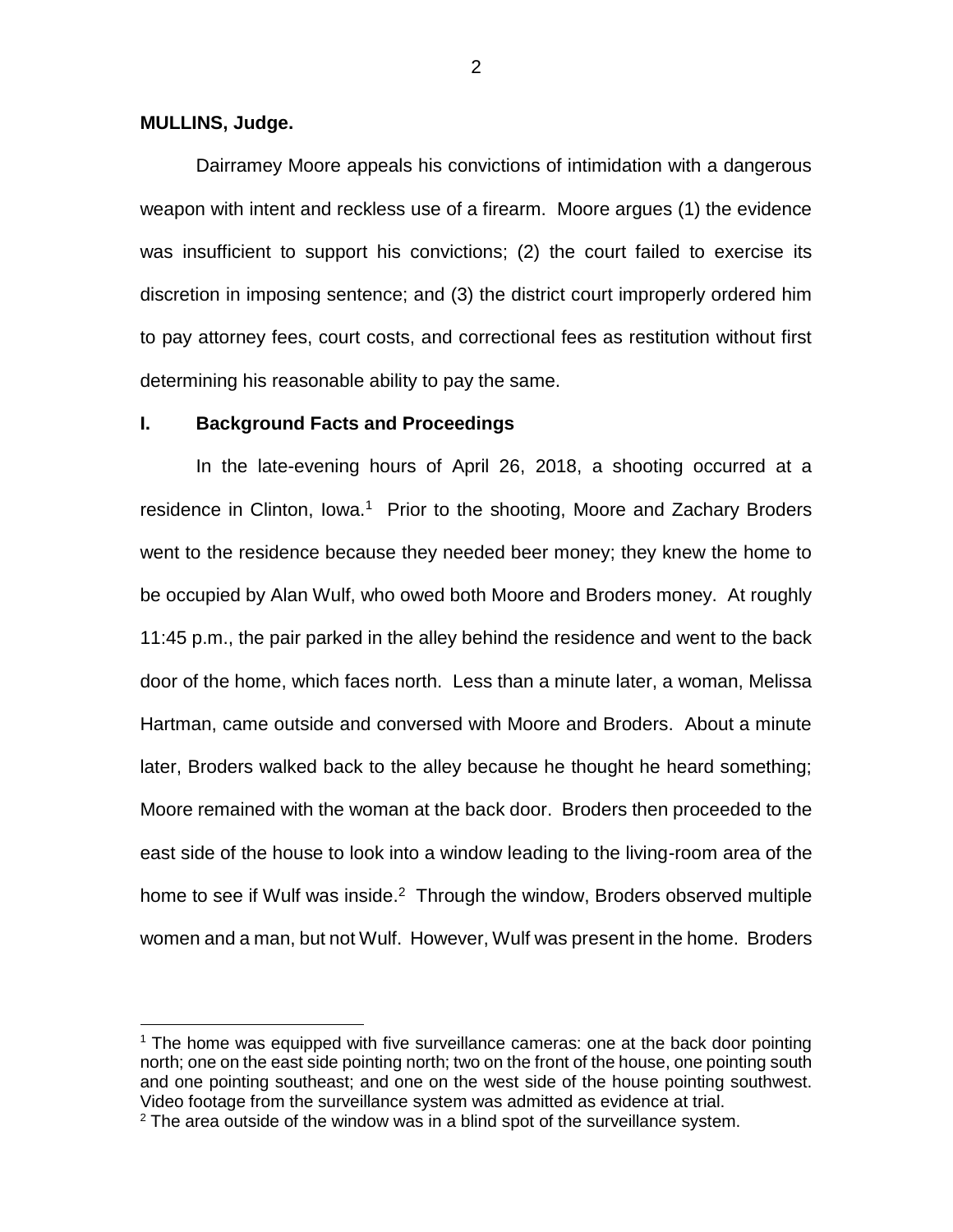also peered around the front corner of the home and glanced at the front door. Broders returned to the rear of the home and advised Moore that Wulf was not home. Moore and Broders then went to the east side of the house together to take a second look. At the same time, Hartman got in a vehicle near the alley and left the area. Broders then returned to his car and waited inside, while Moore remained on the side of the house. While in his car, Broders heard gunshots. After the shooting ceased, Broders looked up. He then observed more shots coming out of the window of the home and Moore running. Broders locked his car doors and drove away from the area. Moore fled the area on foot, running north through the backyard of the home and then westbound through the alley. The video evidence does not show anyone else fleeing the scene or approaching the east side of the home. Broders testified he never saw Moore with a firearm on the night in question. However, the video evidence shows Moore to be holding his right hand in his pocket. A police officer testified, based on his experience in law enforcement, the manner in which Moore had his hand tucked away indicated a possibility that he was carrying a weapon.

Moore testified on his own behalf. He admitted to being at the home on the night in question and acknowledged he went to the home because Wulf owed him money. He then explained that, while he was at the window on the east side of the home, he was speaking with someone through an open window, "try[ing] to negotiate" to get his money. Then, according to Moore, a man named Tango approached and started arguing with Wulf. Ultimately, "things escalated, gun fire started going, [and Moore] took off running." Moore testified Tango was not depicted in the video footage because of "the direction the angle he came in from."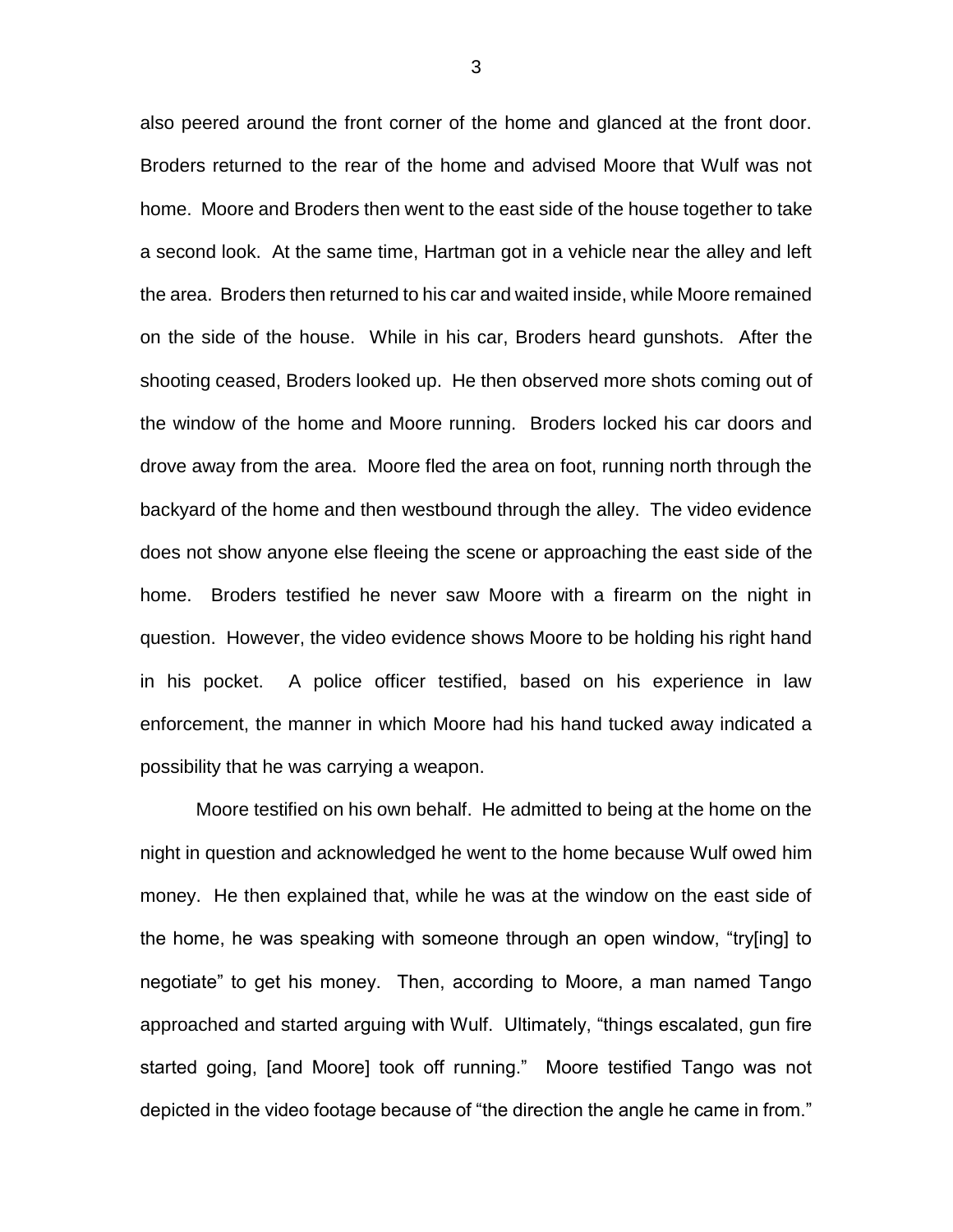Moore finally testified he was not in the possession of a weapon on the night in question.

The evidence generally shows that shots were fired to the west through and from outside the living-room window of the residence and then return shots were fired to the east through and from inside the window. Investigators found seven 9 millimeter shell casings on the ground outside of the window. Two bullet holes were found in a window on the west side of the house directly across from the window on the east side of the home. The residence located immediately to the west suffered bullet holes to its east wall. The residence located immediately to the east suffered two bullet holes and fragmentation damage to its west wall.

Moore was charged by trial information with (1) intimidation with a dangerous weapon with intent to invoke fear or anger in another, (2) going armed with intent, and (3) reckless use of a firearm. The matter proceeded to trial. Following the State's case-in-chief, Moore moved for judgment of acquittal on all counts, arguing the evidence was insufficient to show he was the shooter or possessed a weapon. The court denied the motion. Moore renewed the motion following the presentation of the evidence for the defense. A jury found him guilty of intimidation with a dangerous weapon with intent and reckless use of a firearm. The court sentenced Moore to a term of incarceration not to exceed ten years with a mandatory minimum of five years on count one and a term of incarceration not to exceed two years on count two, to be served concurrently. The court ordered Moore to pay attorney fees, court costs, and correctional fees as restitution. Moore appeals.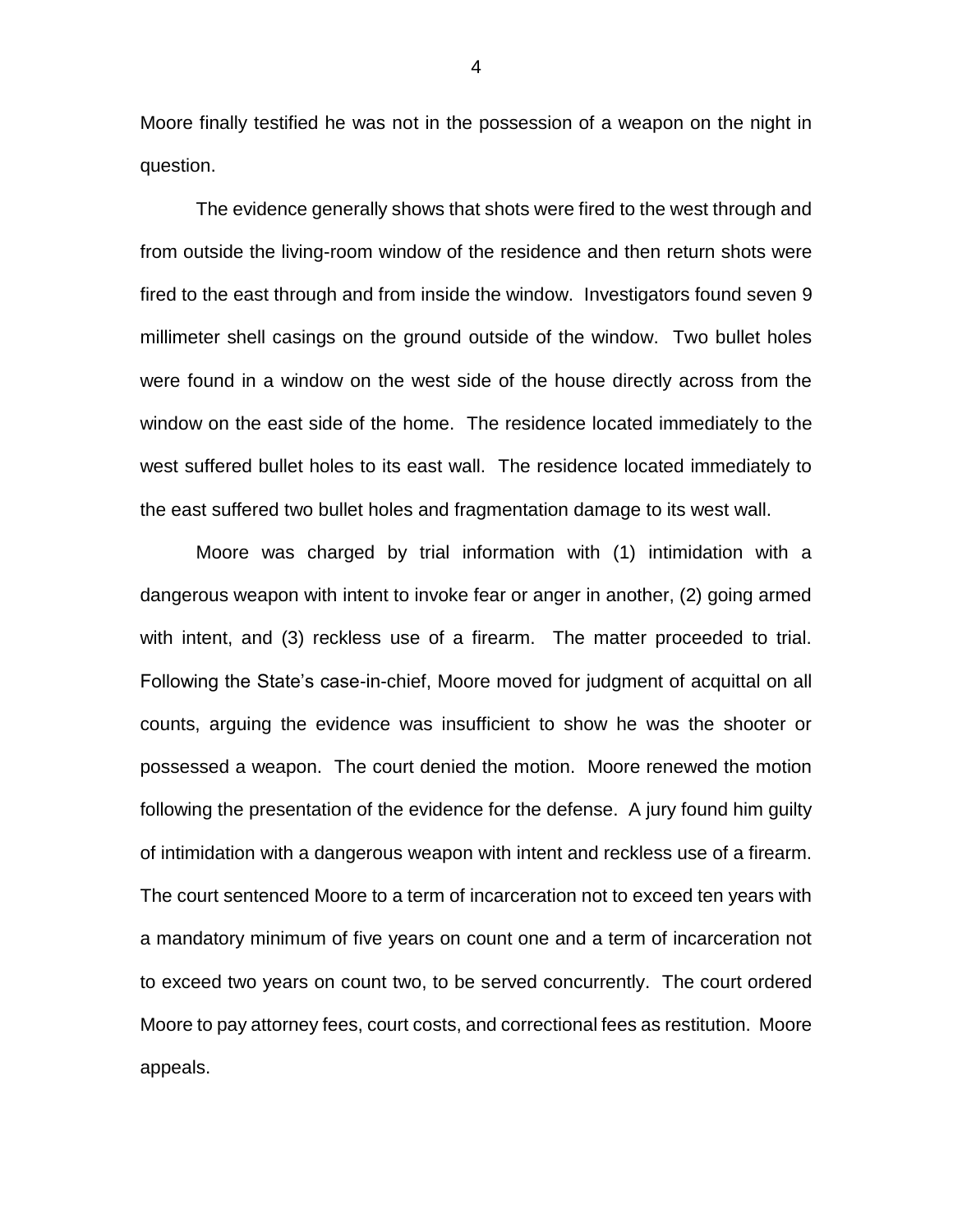# **II. Analysis**

## A. Sufficiency of the Evidence

Moore challenges the sufficiency of the evidence supporting his convictions. Challenges to the sufficiency of the evidence are reviewed for corrections of errors at law. *State v. Albright*, 925 N.W.2d 144, 150 (Iowa 2019).The court views "the evidence 'in the light most favorable to the State, including all reasonable inferences that may be fairly drawn from the evidence.'" *State v. Ortiz*, 905 N.W.2d 174, 180 (Iowa 2017) (quoting *State v. Huser*, 894 N.W.2d 472, 490 (Iowa 2017)). All evidence is considered, not just that of an inculpatory nature. *See Huser*, 894 N.W.2d at 490. "[W]e will uphold a verdict if substantial evidence supports it." *State v. Wickes*, 910 N.W.2d 554, 563 (Iowa 2018) (quoting *State v. Ramirez*, 895 N.W.2d 884, 890 (Iowa 2017))."Evidence is substantial if, 'when viewed in the light most favorable to the State, it can convince a rational jury that the defendant is guilty beyond a reasonable doubt.'" *Id.* (quoting *Ramirez*, 895 N.W.2d at 890). Evidence is not rendered insubstantial merely because it might support a different conclusion; the only question is whether the evidence supports the finding actually made. *See Brokaw v. Winfield-Mt. Union Cmty. Sch. Dist.*, 788 N.W.2d 386, 393 (Iowa 2010). In considering a sufficiency-of-the-evidence challenge, "[i]t is not the province of the court . . . to resolve conflicts in the evidence, to pass upon the credibility of witnesses, to determine the plausibility of explanations, or to weigh the evidence; such matters are for the jury." *State v. Musser*, 721 N.W.2d 758, 761 (Iowa 2006) (quoting *State v. Williams*, 695 N.W.2d 23, 28 (Iowa 2005)).

The State bears the burden of proving every element of a charged offense. *State v. Armstrong*, 787 N.W.2d 472, 475 (Iowa Ct. App. 2010). Moore does not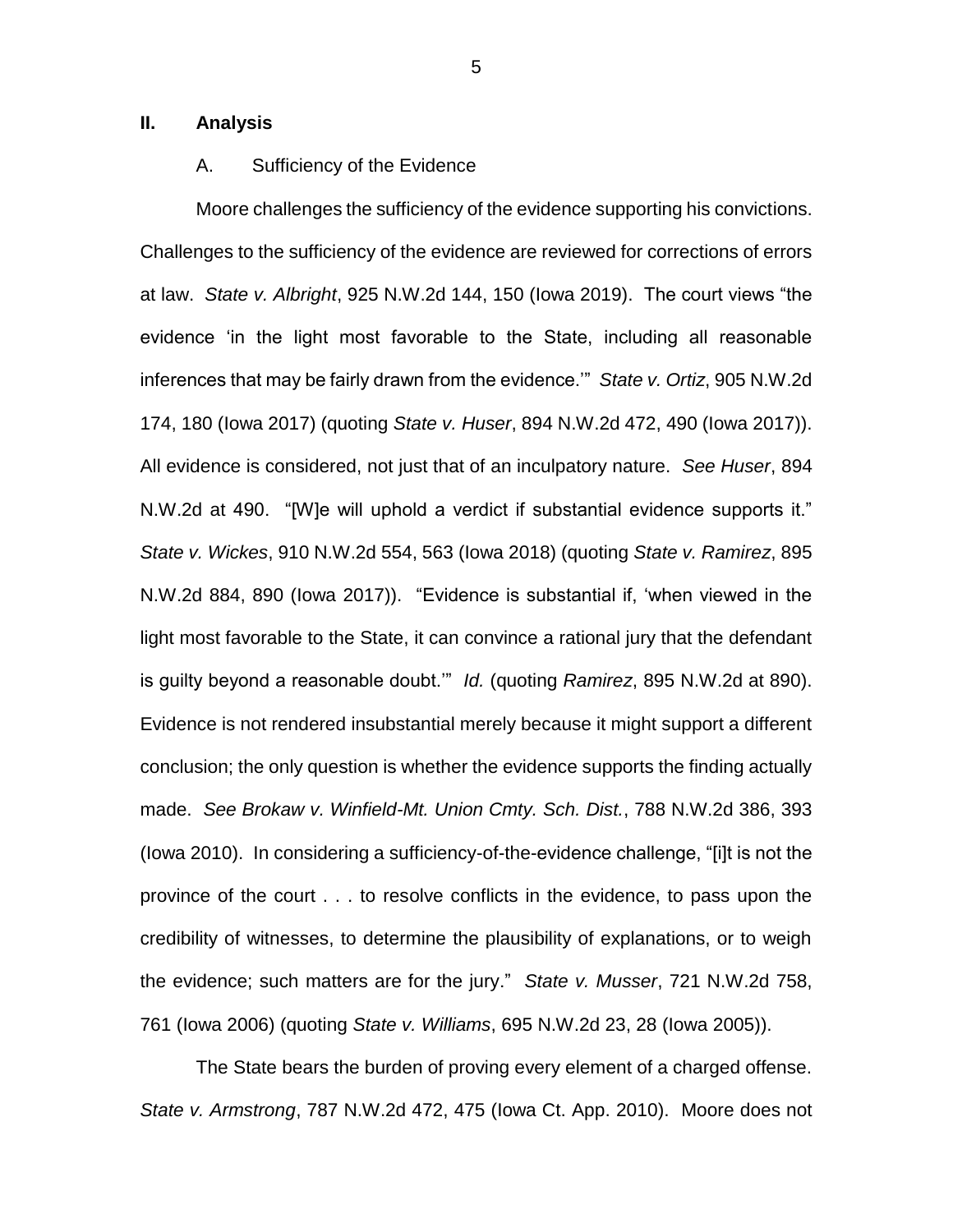challenge the marshalling instructions employed at trial for the charged crimes. As such, the instructions serve as the law of the case for purposes of reviewing the sufficiency of the evidence. *See State v. Banes*, 910 N.W.2d 634, 639 (Iowa Ct. App. 2018). As to count one, the jury was instructed the State was required to prove, among other things, that Moore shot a firearm. *See* Iowa Code § 708.6 (2018). As to count three, the jury was similarly instructed the State was required to prove, among other elements, that Moore discharged a firearm. *See id.* § 724.30.

Moore challenges the State's establishment of both elements. He maintains there was no evidence he possessed a firearm and there was no testimony by anyone who actually saw him discharge a firearm. As to the former, the video evidence definitively shows Moore to be tucking away his hand in his pocket at all times. One officer, based on his experience in law enforcement, testified this to be an indication that Moore was concealing a weapon. Moore also contends Broder's testimony that it was "cold" outside on the night in question dispels any conclusion that he was concealing a weapon, because his hand was in his pocket simply because he was cold. However, the jury could have easily rejected such a notion given the facts that Moore did not put both of his hands in his pockets and Broders was wearing a short-sleeve shirt. Next, Moore maintains the video evidence shows that both of his hands were empty when he fled the scene and points out that no firearm was located when he fled the scene. We disagree with Moore's interpretation of the video footage; it does not definitively show his right hand to be empty. Viewing the evidence in the light most favorable to the State, we find a rational jury could conclude Moore had a firearm on his person.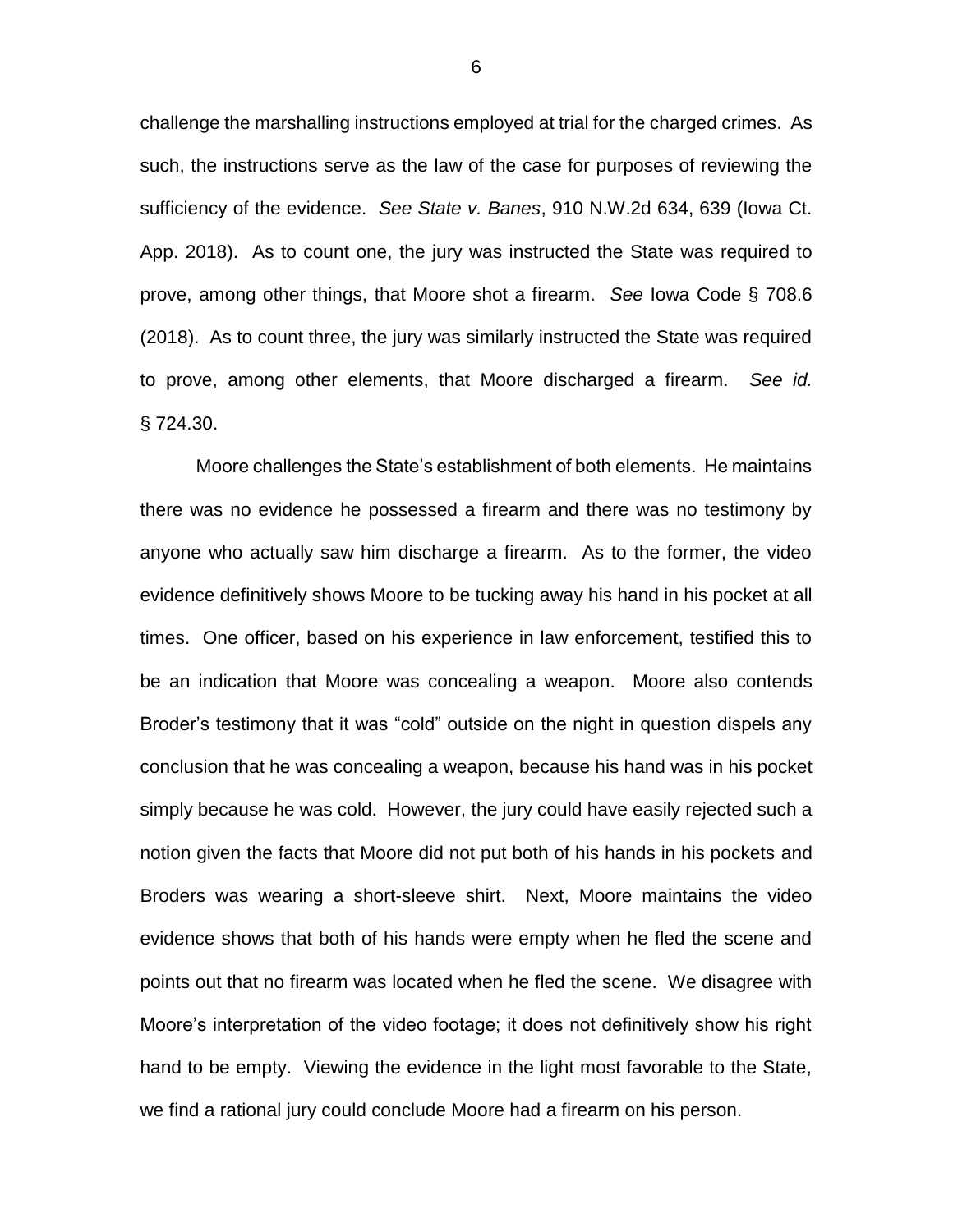Moore next complains that no witness testified they actually saw him discharge a firearm and his convictions were therefore impermissibly based upon his mere presence at the scene. While we acknowledge there was no direct evidence that Moore was the shooter, the evidence was undisputed that someone fired into the home from outside the window. The jury was expressly instructed that "[t]he law makes no distinction between direct evidence [and] circumstantial evidence." *Accord State v. Kelso-Christy*, 911 N.W.2d 663, 668 (Iowa 2018) ("Direct and circumstantial evidence are equally probative." (citation omitted)). Viewing the video evidence in the light most favorable to the State, it shows that Moore was the only person on the east side of the home when shots were fired into the home therefrom. The only evidence refuting the position that Moore was the shooter was Moore's self-serving testimony that this Tango character appeared, things escalated, and shots were fired. The jury's conclusion that Moore was the shooter was necessarily based on the circumstantial evidence and the jury's credibility determinations, which we do not disturb in a sufficiency-of-theevidence review. *See Musser*, 721 N.W.2d at 761.

Viewing the evidence in the light most favorable to the State, as we must, we conclude the evidence was sufficient to convince a rational jury that Moore was the shooter on the night in question. We therefore affirm Moore's convictions of intimidation with a dangerous weapon with intent and reckless use of a firearm.

B. Sentencing

At the time of sentencing, the State requested imposition of a term of incarceration not to exceed ten years on count one. The State also pointed out that count one amounted to a forcible felony and incarceration was required under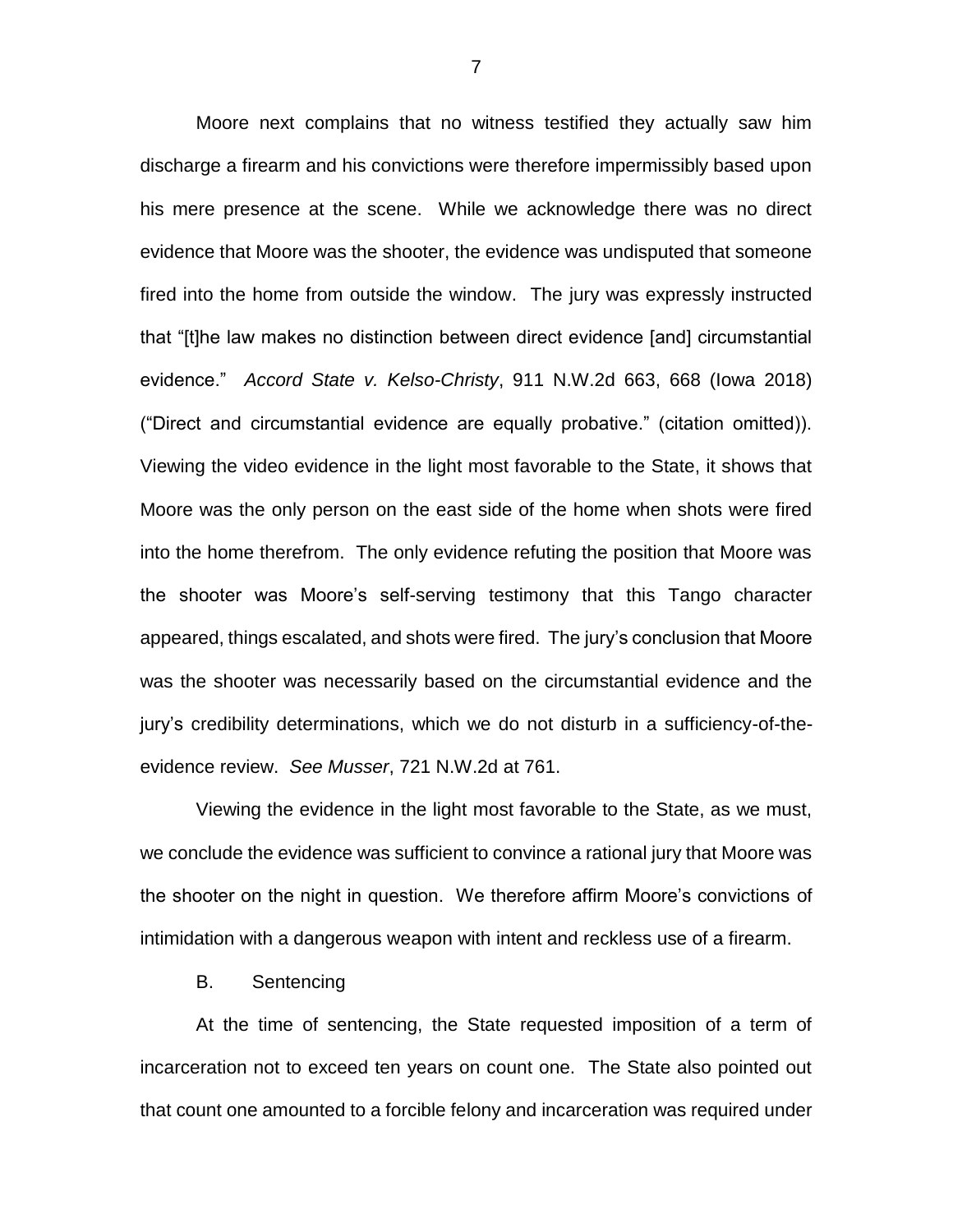Iowa Code section 907.3. The State also noted that because a dangerous weapon

was used, section 902.7 required a mandatory minimum sentence of five years.

The court requested defense counsel's recommendation, to which counsel

responded, "Well, we don't have too much wiggle room here." The court replied,

"No." Defense counsel then discussed potentially mitigating circumstances,

highlighting Moore's status as a veteran and his mental-health afflictions. The

court explained:

I've reviewed the presentence investigation report, and as I mentioned, you were found guilty of these counts by a trial by jury. And the law, as the attorneys commented, requires incarceration because it's a forcible felony under the code section done by the legislature.

And, also, there is a reason for that, which is it was a dangerous situation, and so the safety of the community in a dangerous situation would also warrant incarceration. So under Count I, under 708.6, intimidation with a dangerous weapon with intent, a Class C felony, the Court sentences you to an indetermin[ate] term of ten years . . . .

. . . . And based on a weapon being used, under 902.7, the Court sentences you to a mandatory minimum of five years before you're eligible for parole or discharge.

Moore appeals his sentence on count one, arguing the district court failed

to exercise its discretion in imposing sentence. He maintains the court was not aware of its discretion to reduce the minimum sentence contained in Iowa Code section 902.7 and it consequently failed to exercise that discretion. Under the circumstances of the case, section 902.7 required that Moore "serve a minimum of five years of the sentence imposed by law." However, section 901.10(1) provides: "A court sentencing a person for the person's first conviction under section . . . 902.7 may, at its discretion, sentence the person to a term less than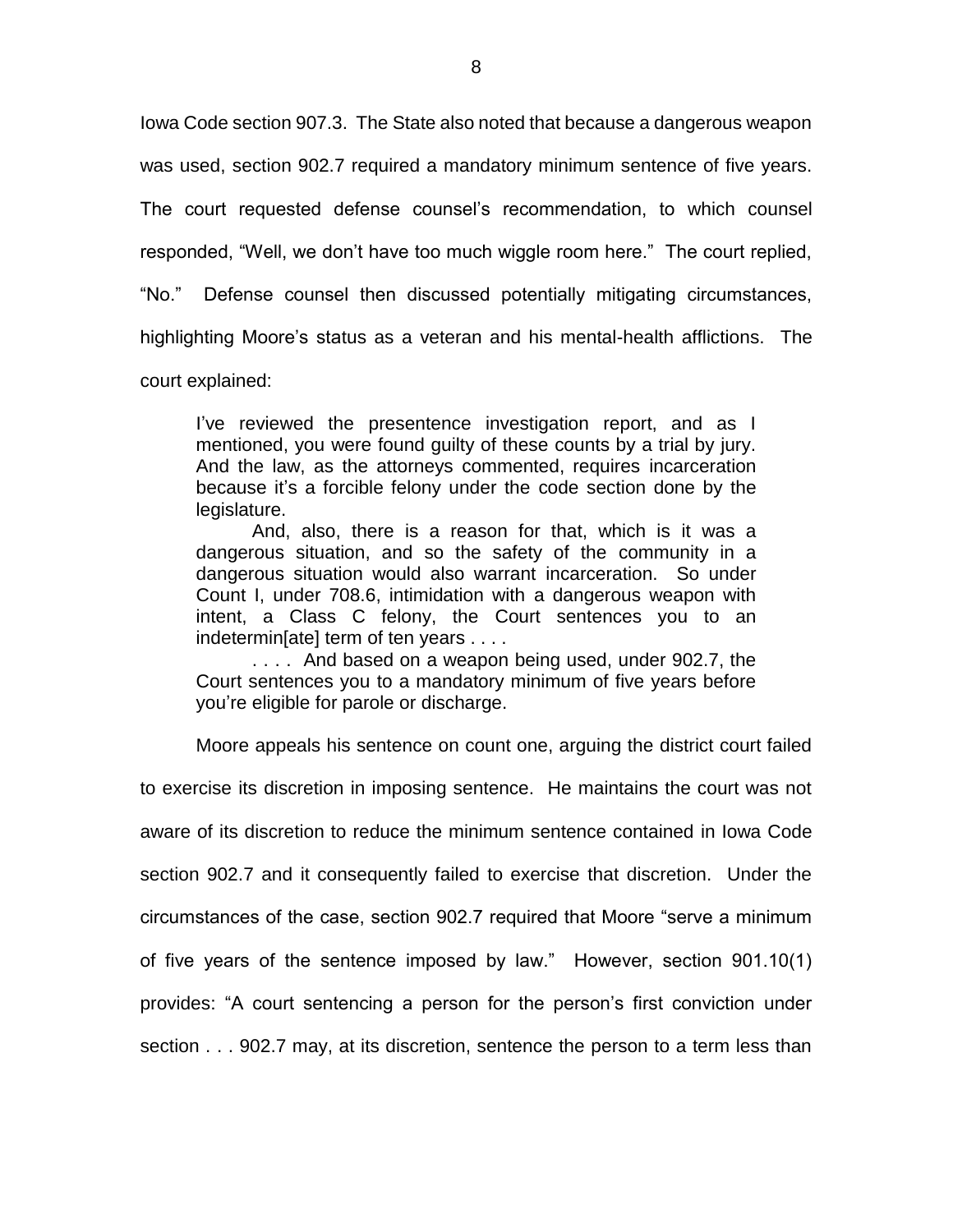provided by the statute if mitigating circumstances exist and those circumstances are stated specifically in the record."

"When a sentencing court has discretion, it must exercise that discretion." *State v. Ayers*, 590 N.W.2d 25, 27 (Iowa 1999). A failure to do so requires resentencing. *Id.* However, "sentencing decisions of the district court are cloaked with a strong presumption in their favor" and defendants have "an affirmative duty to provide a record showing the district court was unaware of its discretion to apply a lesser sentence and for that reason failed to exercise its discretion." *Id.* at 29. If we are unable to determine "from the record whether the sentencing court was aware it had discretion to apply section 901.10," there is "a presumption the court declined to apply section 901.10 and thus properly exercised its discretion in sentencing the defendant." *Id.* (discussing *State v. Russian*, 441 N.W.2d 374 (Iowa 1989)).

When asked for his sentencing recommendation, defense counsel responded, "Well, we don't have too much wiggle room here." The court replied, "No." The court and counsel could have been referring to the fact that the court was statutorily required to impose an indeterminate term of incarceration not to exceed ten years; there was *no* wiggle room as to whether the sentence could be suspended. *See* Iowa Code §§ 708.6 (classifying the crime as a class "C" felony), 902.9(1)(d) (requiring a class "C" felon to be "confined for no more than ten years"), 907.3 (prohibiting the suspension of a sentence for a forcible felony); *State v. Lyke*, No. 16-1473, 2017 WL 3067421, at \*3 (Iowa Ct. App. July 19, 2017) (noting conviction of intimidation with a dangerous weapon "necessarily admit[s] to the facts necessary to impose the sentencing enhancement" contained in section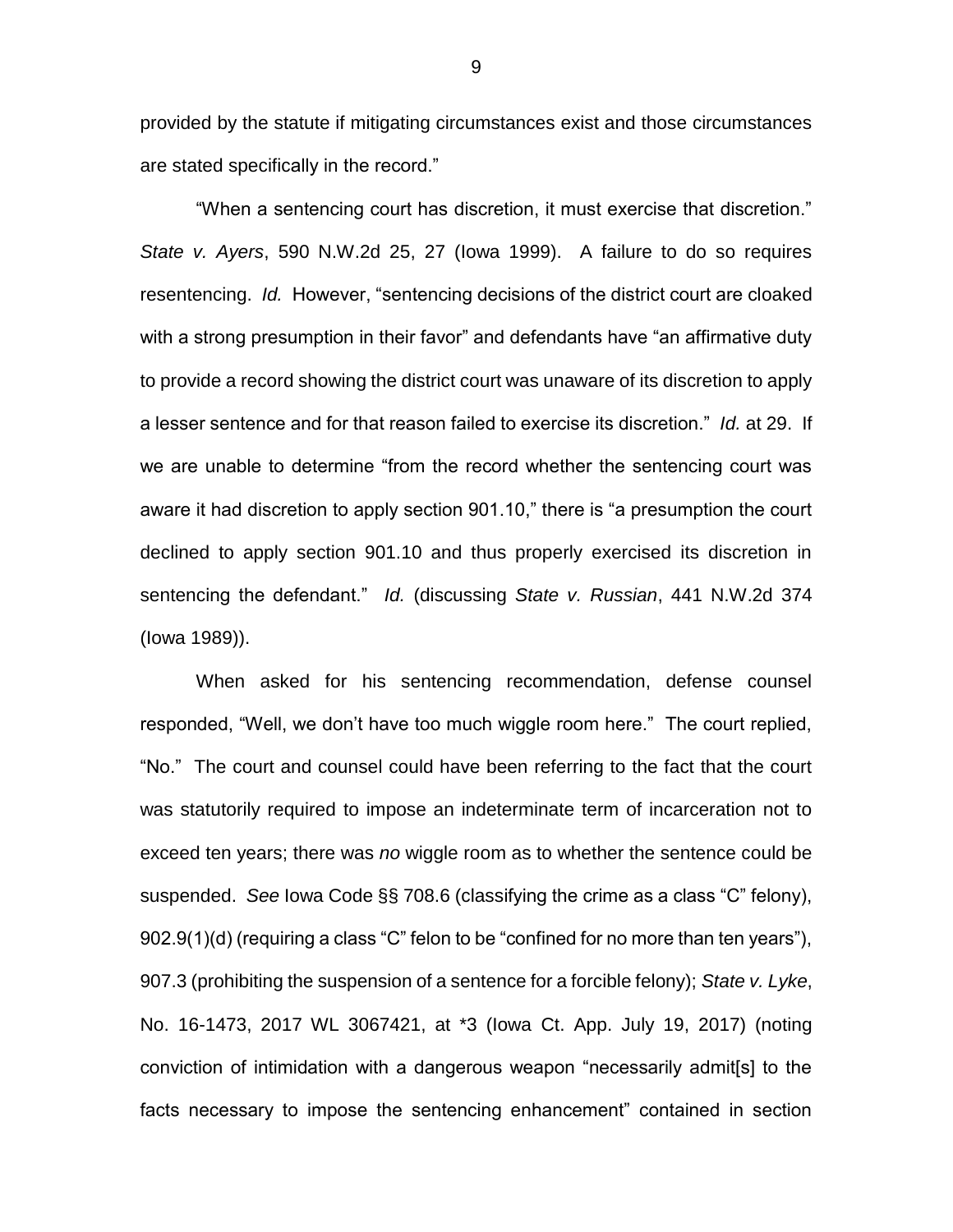902.7); *State v. Pullman*, No. 09-1897, 2011 WL 441396, at \*4 (Iowa Ct. App. Feb. 9, 2011) (classifying intimidation with a dangerous weapon as a forcible felony).

The only "wiggle room" was the possibility of the court reducing the mandatory minimum in section 902.7 by application of section 901.10. Defense counsel presented facts concerning Moore's veteran status and mental health which could only have been considered in mitigation under section 901.10 if the court chose to exercise its discretion to reduce the mandatory minimum. "The sentencing court, however, is generally not required to give its reasons for rejecting particular sentencing options." *State v. Thomas*, 547 N.W.2d 223, 225 (Iowa 1996). The court explained its reasons for imposition of its sentence: dangerous situation, safety of the community, and use of a weapon.

On this record, we are unable to say the district court was unaware it had discretion to apply section 901.10. As such, there is "a presumption the court declined to apply section 901.10 and thus properly exercised its discretion in sentencing the defendant." *Ayers*, 590 N.W.2d at 29. We affirm the sentence imposed on count one.

#### C. Restitution

In its sentencing order, the court ordered Moore to pay attorney fees, court costs, and correctional fees as restitution. Moore complains the court improperly did so without first determining his reasonable ability to pay and before the amounts for court costs and correctional fees were known. The State argues Moore's challenge is premature because there is no final order of restitution. We disagree. While the supreme court has stated "[r]estitution orders entered by the court prior to the final order are not appealable as final orders," *Albright*, 925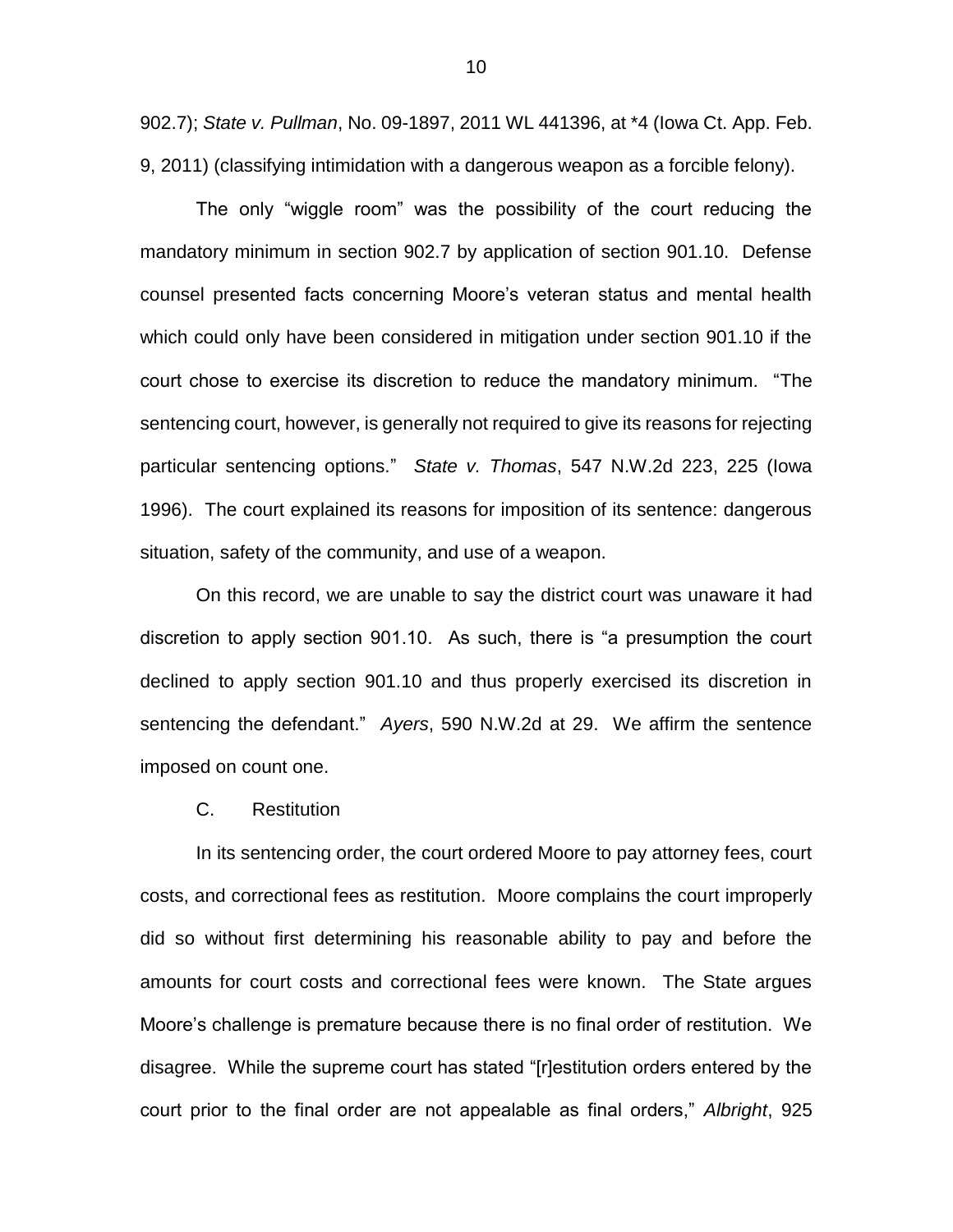N.W.2d at 161, both of Iowa's appellate courts have frequently vacated restitutionrelated orders absent a final restitution order.<sup>3</sup>

The district court may only order restitution for court costs including correctional fees and court-appointed attorney fees "to the extent that the offender is reasonably able to pay." lowa Code § 910.2(1)(a)(3), (4). Here, the district court made no determination of Moore's reasonable ability to pay these items of restitution before ordering him to pay the same. Further, the amounts of restitution for court costs including correctional fees were yet to be determined. The imposition of these items of restitution "must await the filing of a final restitution plan and a determination of [Moore]'s ability to pay." *See Smeltser*, 2019 WL 2144683, at \*1. Applying *Albright*, we vacate the court's order for restitution and remand the matter to the district court for receipt of a final restitution plan and a determination of Moore's reasonable ability to pay.

## **III. Conclusion**

 $\overline{a}$ 

We affirm Moore's convictions and the sentence imposed on count one. We vacate the restitution provisions of the sentencing order and remand the matter to

<sup>3</sup> *See, e.g.*, *State v. Headley*, 926 N.W.2d 545, 549, 553 (Iowa 2019); *State v. McMurry*, 925 N.W.2d 592, 601 (Iowa 2019); *State v. Petty*, 925 N.W.2d 190, 194, 197 (Iowa 2019); *State v. Covel*, 925 N.W.2d 183, 187–89 (Iowa 2019); *Albright*, 925 N.W.2d at 162; *State v. Werner*, No. 18-1069, 2019 WL 3714822, at \*3 (Iowa Ct. App. Aug. 7, 2019); *State v. Lester*, No. 18-0524, 2019 WL 2872322, at \*3 (Iowa Ct. App. July 3, 2019); *State v. Garvin*, No. 18-1258, 2019 WL 2871423, at \*2 (Iowa Ct. App. July 3, 2019); *State v. Rankin*, No. 18-1033, 2019 WL 2372142, at \*1 (Iowa Ct. App. June 5, 2019); *State v. Meyers*, No. 18- 1472, 2019 WL 2371958, at \*1 (Iowa Ct. App. June 5, 2019); *State v. Maresch*, No. 18- 1296, 2019 WL 2151674, at \*1 (Iowa Ct. App. May 15, 2019); *State v. Rawls*, No. 18- 0882, 2019 WL 2145722, at \*2 (Iowa Ct. App. May 15, 2019); *State v. Northern*, No.18- 1634, 2019 WL 2144773, at \*1–2 (Iowa Ct. App. May 15, 2019); *State v. Smeltser*, No. 18-0998, 2019 WL 2144683, at \*1 (Iowa Ct. App. May 15, 2019); *State v. Singleton*, No. 18-0397, 2019 WL 1494641, at \*3 (Iowa Ct. App. Apr. 3, 2019). *But see State v. Levy*, No. 18-1089, 2019 WL 3317334, at \*2 (Iowa Ct. App. July 24, 2019).